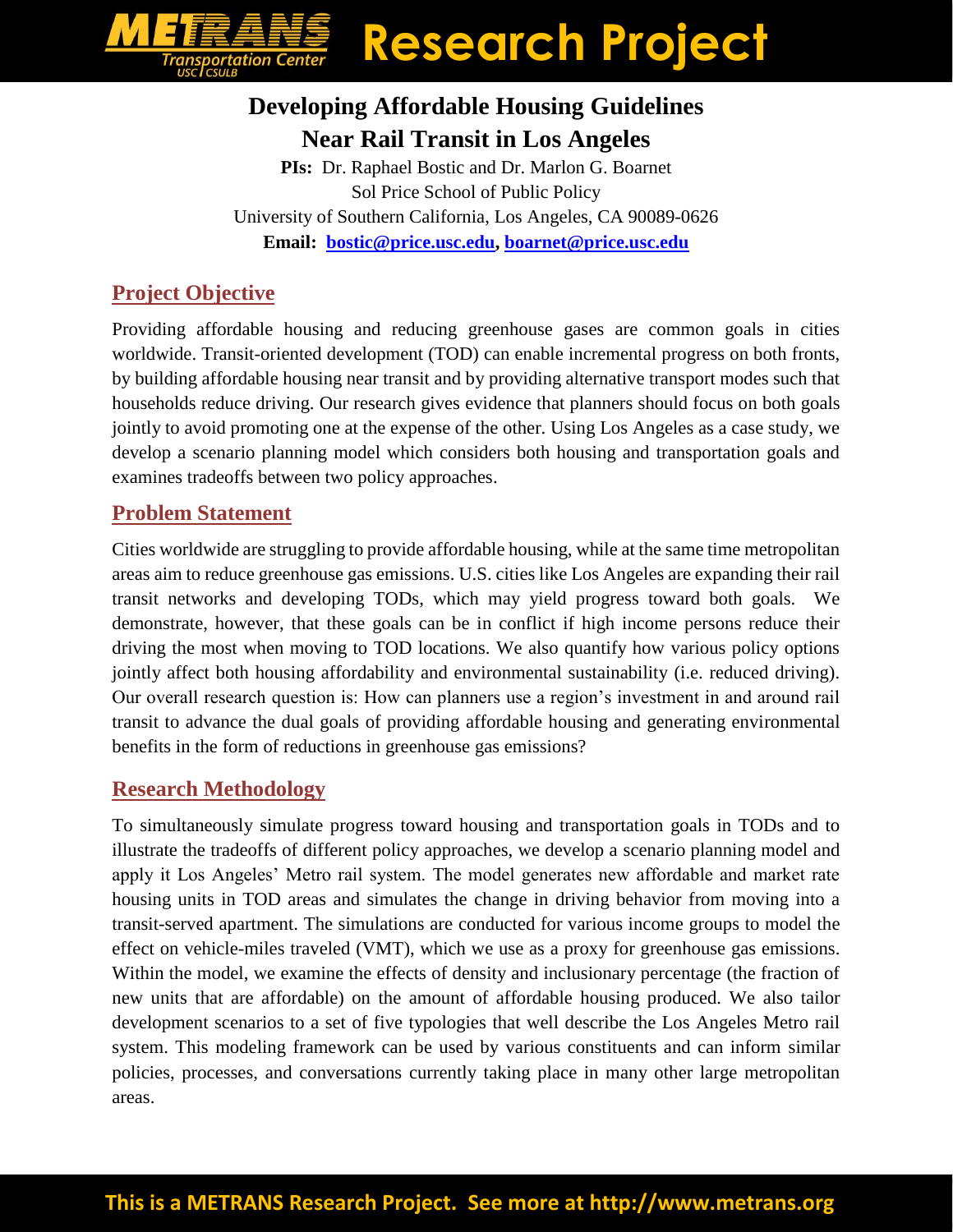# **Research Project**

#### **Results**

We find that TOD living does promote emissions reduction. We used 2012 California Household Travel Survey data to build a regression model of household VMT controlling for income and residence within or beyond ½ mile from a Metro rail station. We used predicted values from the regression to simulate household moves from beyond to within station half-mile areas. Living in a half-mile station-area TOD can reduce daily VMT by 14.9 miles for the average household (see gray bar on Figure 1). Further, the data suggest a tradeoff between environmental and equity goals. Relatively more affluent households reduce their VMT more than lower-income households when moving to a TOD (Figure 1). Hence making progress on equity and environmental goals would imply a mix of incomes in TOD areas.

There are multiple ways to achieve mixed-income TODs. Our model explores two policy tools: density and inclusionary percentage. We modeled two density increases near L.A. Metro rail stations: a Moderate scenario and an Aggressive scenario. For each density increase, we modeled two inclusionary percentages: 20 percent and 60 percent of new rental units being affordable as defined by the U.S. Department of Housing and Urban Development.

The increased densities proposed by both the Moderate and Aggressive development scenarios are feasible for Los Angeles. The existing residential density in station areas is 8.1 dwelling units (du) per acre. The Moderate scenario raises the average residential density within a half-mile of stations by only 1.5 du / acre or an 18 percent increase in TOD density to an average of 9.6 du/acre. The Aggressive scenario would increase density in half-mile TODs to 14.9 du / acre, or an average increase in density within a half-mile of stations of 6.8 du / acre (84 percent). Figure A1 shows that many station areas already meet the Moderate scenario targets. Figure A2 shows that some station areas are well on their way to meeting the Aggressive scenario.

Figure 2 shows the effects of the two policies. Building at higher density creates more TOD housing units overall, more affordable units, and higher emissions reductions (Aggressive vs. Moderate scenarios). Because high income households near TOD reduce their driving more (relative to living outside of TODs), lower inclusionary percentages give higher emissions reductions but provide fewer affordable units built (20 percent vs. 60 percent). Note, though, that the effect of density increases on both VMT reduction and affordable housing is larger than the effect of inclusionary percentage. The "aggressive density" scenario with 20 percent of units affordable provides two-thirds more affordable housing units and five times the VMT reduction than the low-density "moderate scenario" with 60 percent of units required to be affordable. These results suggest that a policy of low-density development, even if Los Angeles focuses on exceptionally high affordable housing inclusionary requirements, cannot be as effective as a higher density development path with a less aggressive inclusionary percentage. Ultimately, each TOD plan will have its own unique characteristics, but our results illuminate the importance of carefully tailored increases in TOD density in meeting both Los Angeles' affordable housing and environmental goals.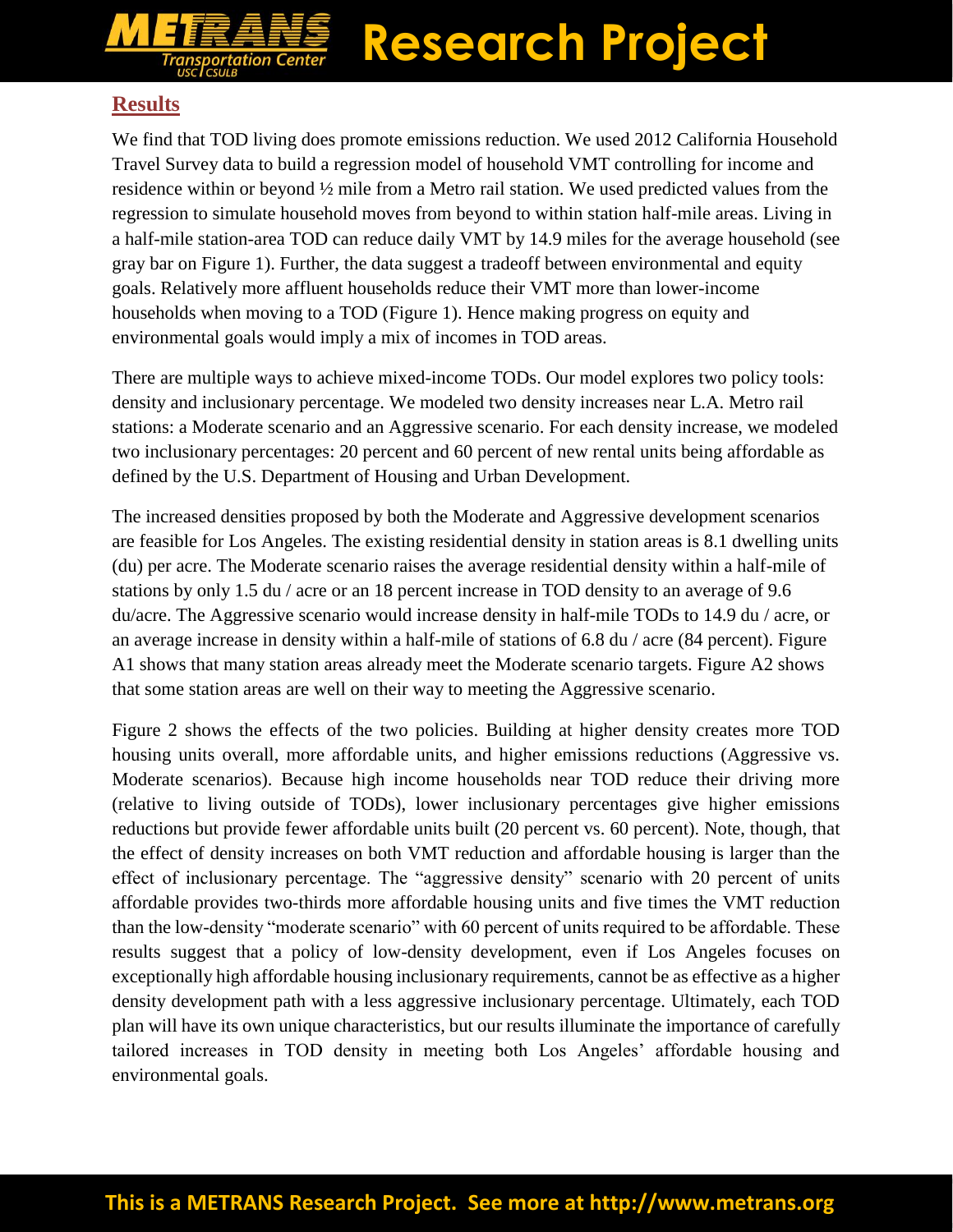## **Research Project Transportation Center**

Figure 1: Predicted VMT Differences between Households Living Within and Outside of 0.5 Miles of a Rail-Transit Station, by Income



Figure 2: Simulation results by scenario

| <b>Density Increase</b><br>Level | <b>Affordability Option</b><br>(Inclusionary<br>Percentage) | <b>Total New</b><br><b>Units</b> | <b>New Market</b><br><b>Rate Units</b> | <b>New</b><br><b>Affordable</b><br><b>Units</b> | <b>Net Daily</b><br><b>VMT Change</b> |
|----------------------------------|-------------------------------------------------------------|----------------------------------|----------------------------------------|-------------------------------------------------|---------------------------------------|
| <b>Moderate</b>                  | 20% of units<br>affordable                                  | 58,375                           | 46,700                                 | 11,675                                          | $-371,223$                            |
|                                  | 60% of units<br>affordable                                  | 58,375                           | 23,350                                 | 35,025                                          | $-286,998$                            |
| <b>Aggressive</b>                | 20% of units<br>affordable                                  | 273,222                          | 218,577                                | 54,644                                          | $-1,757,701$                          |
|                                  | 60% of units<br>affordable                                  | 273,222                          | 109,289                                | 163,933                                         | $-1,355,864$                          |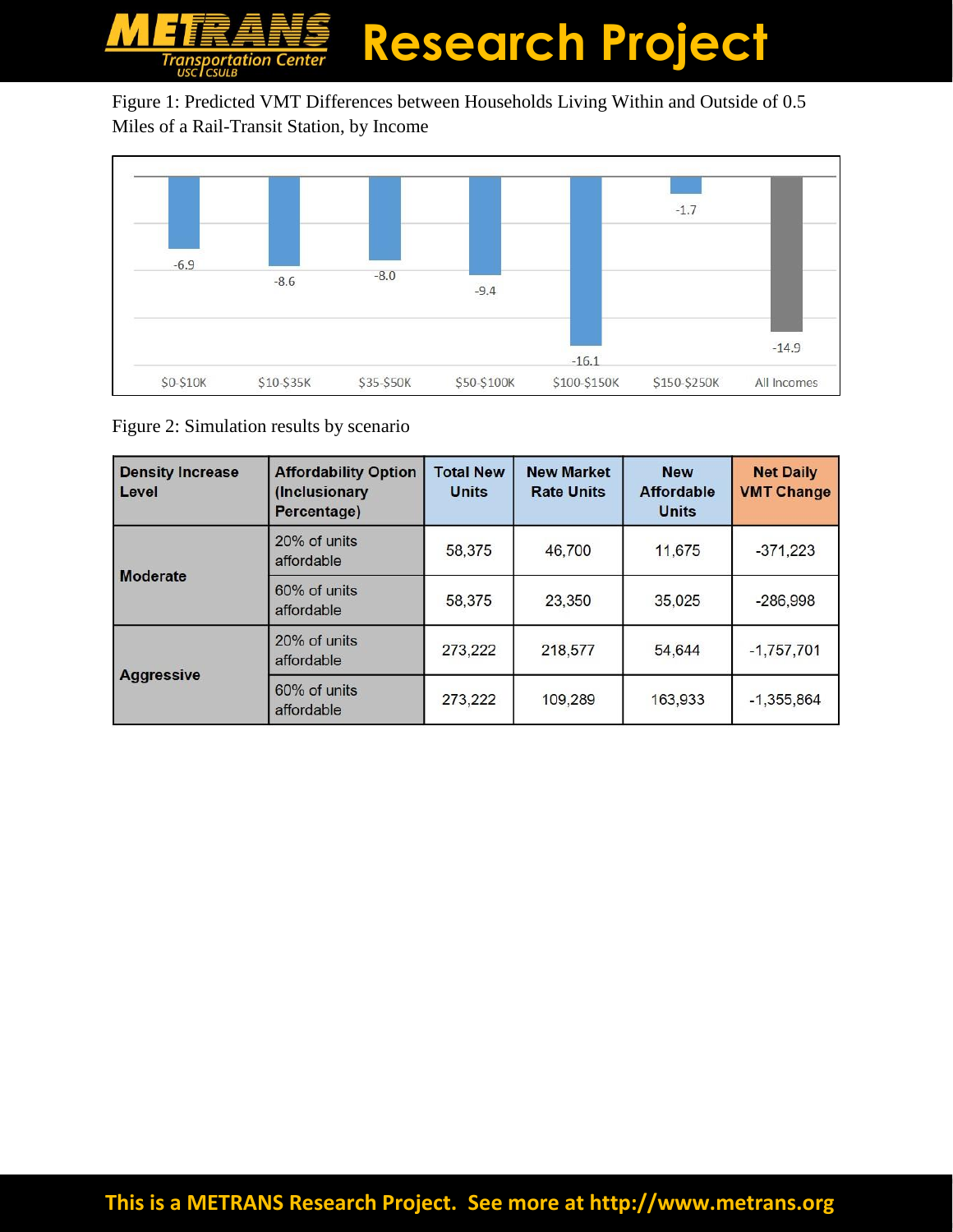

Appendix Figure A1: Residential Density by Los Angeles Metro Station Area: Existing vs. Needed to Reach *Moderate* Scenario Target